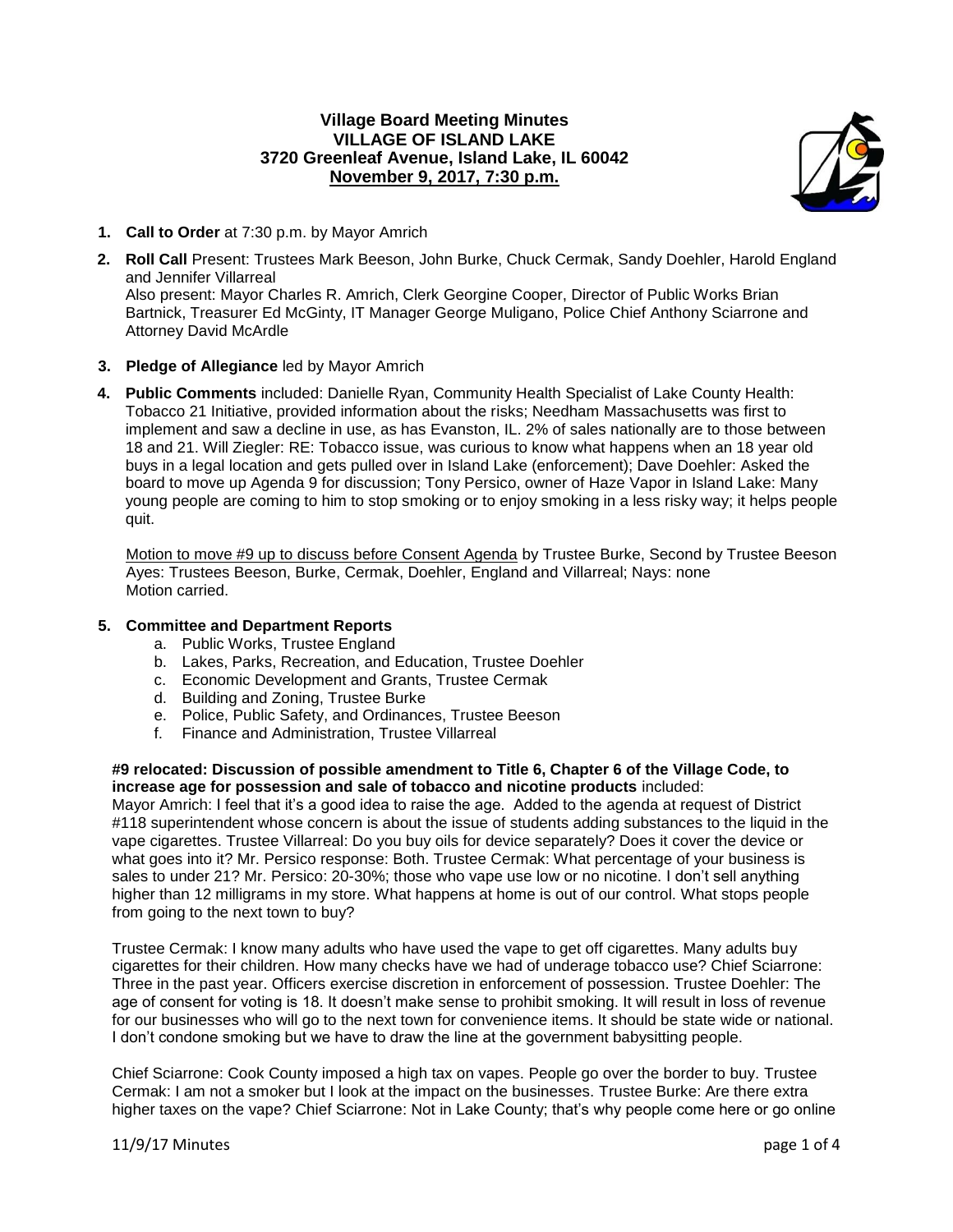to buy. Trustee Doehler: If there is 0 nicotine, how could police determine if the contents of vape contained nicotine? Response: Historically, laws that penalize user are not effective. That's why many ordinances do not penalize possession. The risk of addition by young is great as social circles are close. Dave Doehler: Is this being implemented in Wauconda? Response: Chief Sciarrone is checking. Ted Kipp: It's not the government's job; it's the parents' job. If cigarettes are bad for the young, they're bad for all. Mary Schuman: We're talking about an initiative to stop the addictive cycle from starting. I would expect the high schools to go after funding and initiatives to address this. Let's get the discussion back to where it should be in the schools as a health and preventative for addictive situation. Response: Lake County's law goes into effect January 1, 2018.

Mr. Kipp: Can't the high school regulate devices? They ought to educate more in the high schools about the effects of drugs. It's not the government's job to be mom and dad. Resident: Have you determined or estimated how much tax revenue is in play? Response from Lake County Health: 2% nationally—or about \$40 per year per business—or approximately \$400 per year. Trustee Beeson: I don't know how if 95% of smokers started at age 21 but they account for such low sales. I was 17 when I started; I quit 6 years later. At the age of 18 you have many rights. I believe education should be pushed through the schools. I'm not for raising the age.

Danielle: RE: 2% of sales to 18-21 year olds, it increases social distance. They are getting it from friends and siblings friends. Yes, cigarette use is going down, but vapes are being used at the rate of tobacco in 2008. Trustee Burke: E-cigarettes gained popularity quickly; the federal government needs to look at it.

Mayor Amrich: Will let Dr. Coles know the outcome of the discussion. Trustee Cermak: Clarify that it's not just the cigarette revenue; it's the other purchases that they are made in connection with it. Trustee Doehler: RE: other convenience store items top 5 purchases (besides gasoline): 1) cigarettes, 3) beer, 5) non-alcoholic drinks

## **6. Consent Agenda**

- a. **Approval payment of bills totaling \$ 218,072.49**
- **b. Approval of minutes from 10/12/17 and 10/26/17 Village Board Meetings**

Motion to approve the Consent Agenda as stated above by Trustee Doehler,

Second by Trustee Cermak

Ayes: Trustees Beeson, Burke, Cermak, Doehler, England and Villarreal; Nays: none Motion carried.

# **7. Discussion of 2018 Fireworks Contracts** included:

Tina Loos shared her research. Contracts for Flashing Thunder and Melrose Pyrotechnics are provided. We have used Flashing Thunder for many years; prices are increasing 15% this year; in 2018, it could go up 30%. Trustee Beeson: Traditional increases have been 7% and additional for the barges. Melrose representative: There will be some increase but we stock a year's worth of inventory; increases will be for 2019. Trustee Beeson: How many barges and how large? We have used four in the past with remote launching. Trustee Beeson: I've lived here 26 years and people have always bragged about the show. It's hard to put on a half an hour show. Do you do a "false finale" before the real one? Our residents who are not on the lake want to see the show better. Trustee Doehler: Do you have sample videos of your show? Response: Go to Melrosepyrotechics.com.

Trustee Beeson: Can you pace the show for a slower start and increase intensity and interval? Response: Yes. Cost for a rain date the next day is a maximum of \$500.00 and the Village would have to provide security for the materials overnight; additional 40% for later rescheduling. We can accept an addendum to this to simplify and clarify. Trustee Beeson: No deposit required and no payment on the day? Response: We have faith in the villages and will accept checks by mail. Attorney McArdle: Time of payment is ambiguous. Trustee Burke: Shall we table this to the December meeting? Attorney McArdle will provide an addendum.

Motion to table action on the fireworks contract until the December 14, 2017 meeting by Trustee Burke, Second by Trustee Beeson.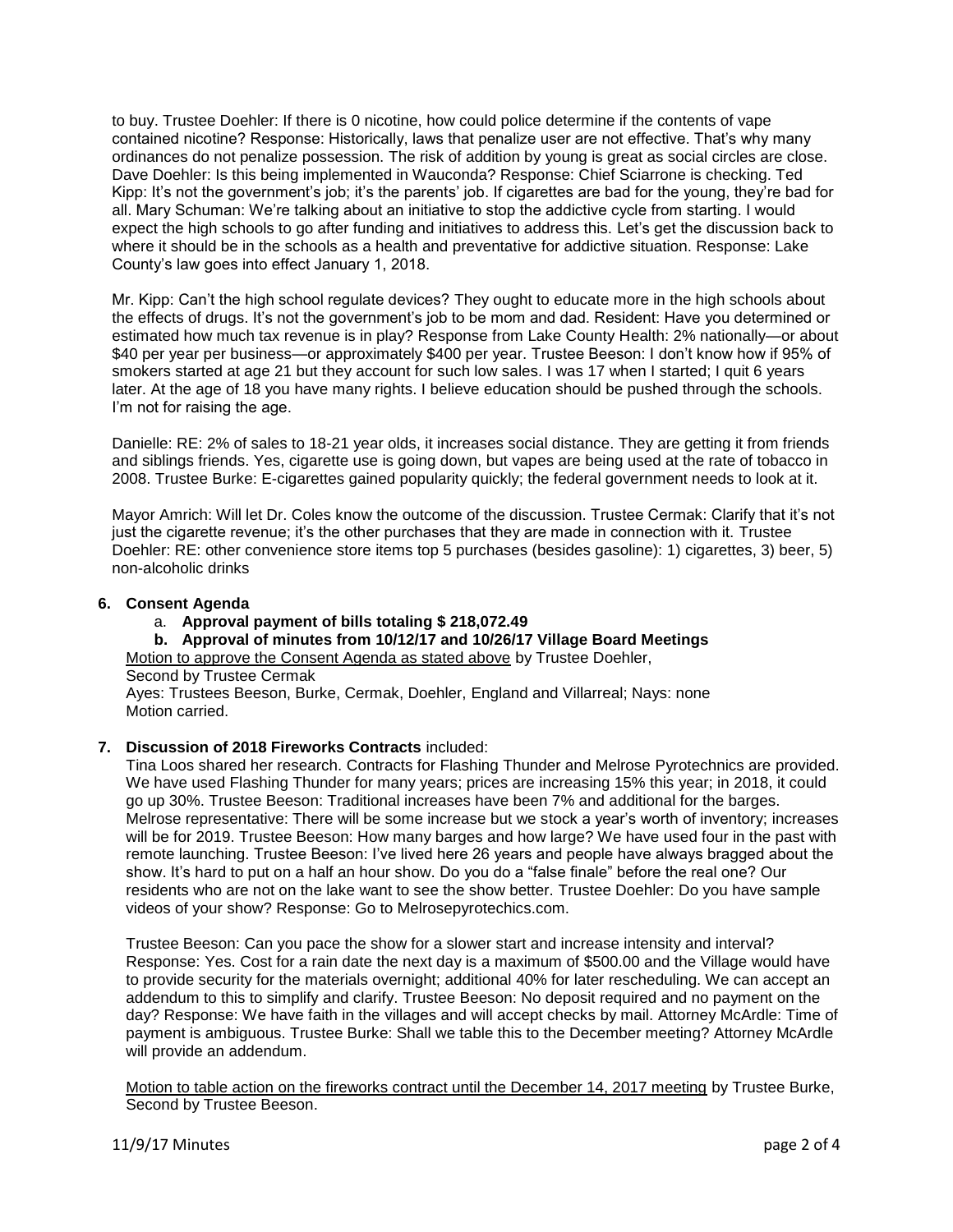**8. Discussion of and possible approval of purchase of new, 2016 Ford pickup (to replace the retired 2000 Ford Ranger) in an amount not to exceed \$22,000.00**

Discussion: Brian Bartnick: Repairs on the Ranger are not worth making. Trustee Burke: It's not in the budget. Brian: It's long overdue for replacement and comes out of the water fund. We may not need a brand new one. Trustee England: I looked at the vehicle and it's in bad shape. Trustee Villarreal: Is this the same truck that was needed just to check water meters? Trustee England: They use all trucks for everything. Treasurer McGinty: It's a safety issue; if someone gets in an accident and hurts someone, we're liable. Brian: We're tight on trucks. Trustee England: You sold the Bobcat at auction; were there decent trucks for sale? Brian: If they put them in the auction, they're rough. Trustee England: A vendor just picked up a new Dakota for \$12,000. Brian: We can get 15 to 20 years out of a new one. Trustee Doehler: We all have to make sacrifices. Our residents have increased water rates. Trustee England: Should we table this and look for something less expensive? Trustee Villarreal: We are not buying 20 new computers; can we look at next year. Trustee Cermak: How many miles per year on the truck? Brian: This one's 18 years old and has 90,000.

Motion to table this to the next meeting by Trustee England, Second by Trustee Doehler Ayes: Trustees Beeson, Burke, Cermak, Doehler, England and Villarreal; Nays: none Motion carried.

**9. Discussion of possible amendment to Title 6, Chapter 6 of the Village Code,** to increase age for possession and sale of tobacco and nicotine products: (See above.)

**Resolution # 646-17** *A Resolution Authorizing the Mayor to Apply for 2018 Lake County Block Grant Funding*

Discussion: Attorney McArdle: To be ratified at the 12/14/17 meeting. Motion to approve Resolution #646-17 A Resolution Authorizing the Mayor to Apply for 2018 Lake County Block Grant Funding by Trustee England, Second by Trustee Beeson Ayes: Trustees Beeson, Burke, Cermak, Doehler, England and Villarreal; Nays: none Motion carried.

- **10. Mayor Comments** included: Proclamation on the Illinois Bicentennial; update on the Mionske plaque at Converse Park, two sites suggested and either one will work; it will be a benchmark for future surveying; 2017 Salvation Army Red Kettle Campaign; reminder that there is a single meeting in November and December; 3.6 miles of blacktopping done this year (7/10 of a mile in original, 7/10s in Westridge, 1 mile in Highwood Lakes and 1.2 miles in the Shores).
- **11. Trustee and Staff Comments** included: Trustee Doehler: Wauconda Area Chamber Expo, \$130 for nonprofits, February 24, 2018, are we interested? We'd need people to staff booth. Chief Sciarrone: OfferUp MeetUp program for exchange for purchases in a location under surveillance—a safe way to make a transaction; suspicious activity report in the Village (man in van watching children who took off when resident tried to take a picture). Trustee England: Letter from Highwood Lakes Association thanking the Village for street resurfacing. Trustee Villarreal: List of equipment from George Muligano, more than half donated. Trustee Burke: Received question about available properties in the Village and pointed them to the website. Trustee Cermak: Shop Island Lake; appreciates working with office staff.

Wayne Schnell: New construction is down; good job by Brian on new building; Ed McGinty: Last time we replaced computers, we donated the old ones to schools. George Muligano: The computers are very old. Sandy: Dell and Goodwill have programs. Brian Bartnick: New building is nearly complete; we're figuring out shelving. Chief Sciarrone: Two of new officers got compliments on the way they conducted themselves on traffic stops; in another meeting we will put forth a resolution about air support; we have a list of those who have signed with that company. Ed McGinty: Talked to George Roach about assistant.